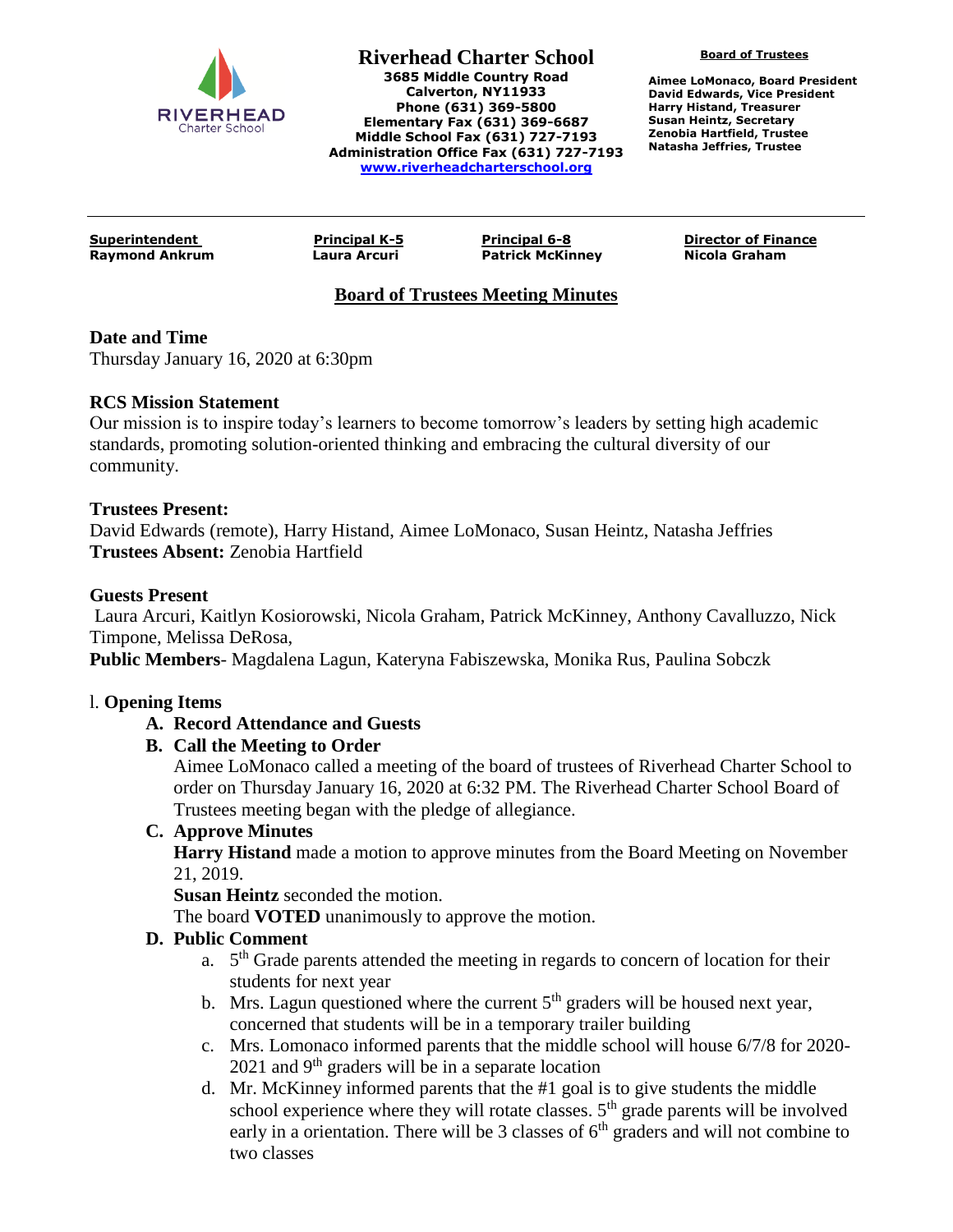

**Riverhead Charter School 3685 Middle Country Road Calverton, NY11933 Phone (631) 369-5800 Elementary Fax (631) 369-6687 Middle School Fax (631) 727-7193 Administration Office Fax (631) 727-7193 [www.riverheadcharterschool.org](http://www.riverheadcharterschool.org/)**

**Board of Trustees**

**Aimee LoMonaco, Board President David Edwards, Vice President Harry Histand, Treasurer Susan Heintz, Secretary Zenobia Hartfield, Trustee Natasha Jeffries, Trustee**

| Superintendent        | <b>Principal K-5</b> | <b>Principal 6-8</b>    | <b>Director of Finance</b> |
|-----------------------|----------------------|-------------------------|----------------------------|
| <b>Raymond Ankrum</b> | Laura Arcuri         | <b>Patrick McKinney</b> | Nicola Graham              |
|                       |                      |                         |                            |

- e. Mrs. Lagun questioned if students will receive world language
- f. Mr. McKinney informed parents that RCS is looking to bring World Language back

### **ll. Academic Excellence**

# **A. Superintendents Report**

- ELA Stop drop data was presented
- $\bullet$  $3<sup>rd</sup>$  grade saw a huge jumped in mastery section from last year
- $\bullet$  $7<sup>th</sup>$  and  $8<sup>th</sup>$  grade saw a huge jump
- Ms. DeRosa is confident that RCS will maintain or improve test scores and reduce the amount of opt outs
- Ms. DeRosa informed the board that students are given the opportunity to reflect on their goals and test grades throughout
- RCS is contacting parents to find out why students are opting out
- Working with students to build confidence
- Mr. Timpone presented Math numbers
- $\bullet$  $3<sup>rd</sup>$  has increased
- $\bullet$  4<sup>th</sup> and 5<sup>th</sup> stayed the same
- $\bullet$  6<sup>th</sup> decreased
- $7<sup>th</sup>$  and  $8<sup>th</sup>$  increased
- Data was presented per child to see if they are becoming proficient
- Mrs. DeRosa discussed in ELA there is now the ability to adjust lessons to gain mastery in each class. Lessons are taught based on student needs
- Every student in  $3/4/5$  has grown in ELA
- Quarterlies were written by Ms. DeRosa
- $\bullet$  5<sup>th</sup> grade is the strongest currently in ELA
- Teachers are on board and open to change. They are putting everything they have in for the students.
- Teachers are self-reflective
- Students not mastering standards are pulled 2x a week into small groups
- **Mr. Cavalluzzo Presented**
	- o Teachers are calling parents for both positive and negative
	- o Creating a positive school culture
	- o Started a bus of the month program to gain better behavior on the bus

# **Mrs. LoMonaco presented on behalf of Mr. Ankrum**

- o Waiting on permits for portables
- o Mrs. LoMonaco spoke to Rich Isreal in regards to property for High School
- o Hire a real estate agent to find a location
- o Holiday party was a success
- o More staff parties (end of the year party)
- o Enrollment increase submitted for increase from 737 students to 1037 students